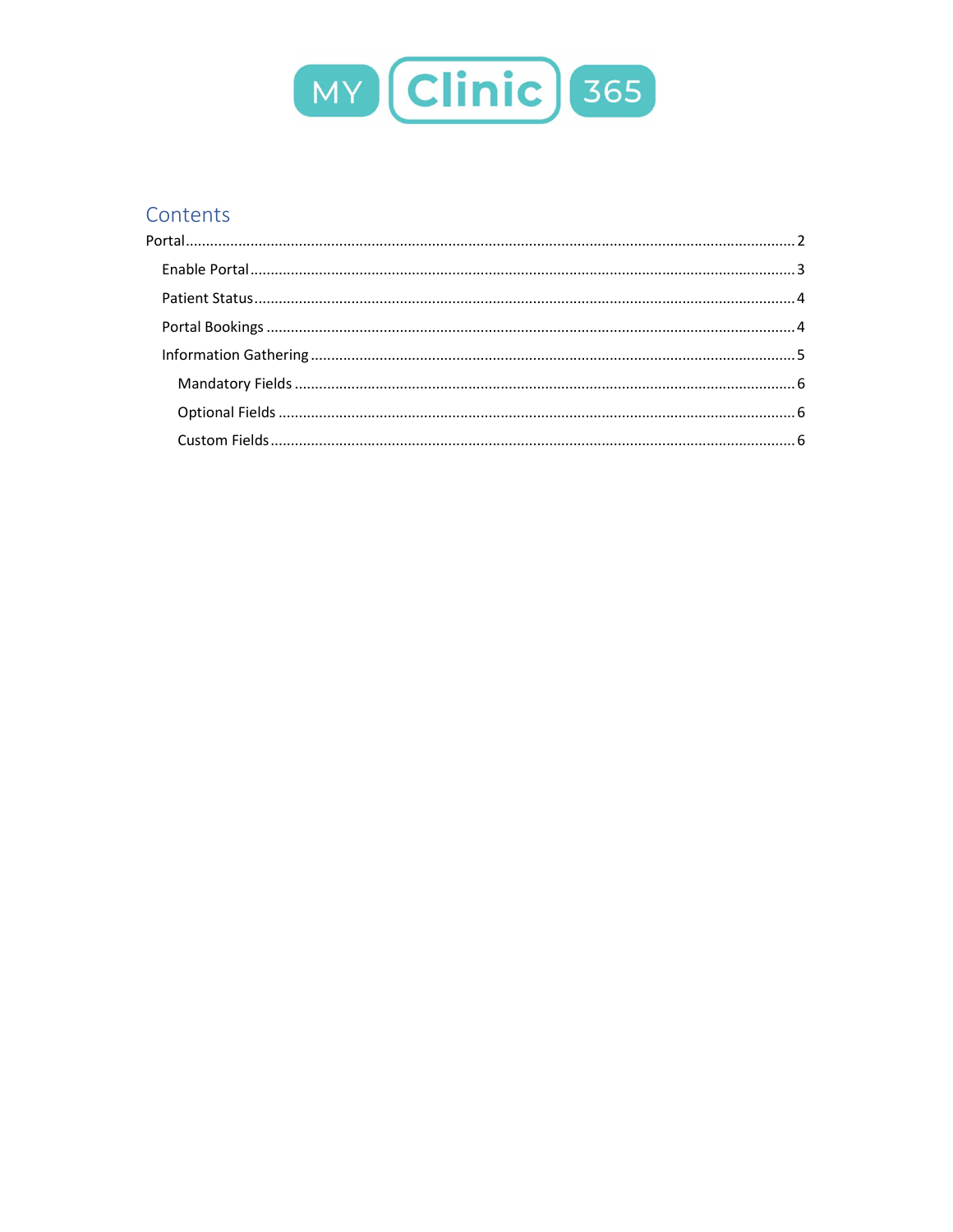

## Portal

We experienced high demand during the vaccination role out to provide a simple booking solution that didn't require patient authentication, that allows for the gathering of custom information and can provide basic triage.

We have subsequently built the MyClinic365 portal. A secure simple to use GDPR compliant platform that ensures that all data remains in the EU.

The MyClinic365 portal provides for a very simple and intuitive user experience for patients.

As mentioned this does not require any authentication but we do link the patient if they already exist in the system. This ensures that creation of duplicate patients is minimised.

New patients can make one booking and then sit in a state of pending until such time as the practice approves them as patients or rejects them.

The portal is tightly integrated with our current platform so all our current functionality continues to work in the portal including payments, reminders, patient check-in, triage, call to the door, video consultations etc etc

| $Clinic$ 365<br>M)                                                 |                     |                              | myTestGP   |                 |                          |               | Add your practice |                          |               |
|--------------------------------------------------------------------|---------------------|------------------------------|------------|-----------------|--------------------------|---------------|-------------------|--------------------------|---------------|
| Mole Check(only)<br><b>GP</b> Consultation<br>COVID-19 Vaccination |                     |                              |            |                 |                          |               |                   |                          |               |
|                                                                    | 2 specialists found |                              | $\epsilon$ | Mon<br>$24$ Jan | Tue<br>25 Jan            | Wed<br>26 Jan | Thu<br>27 Jan     | Fri<br>28 Jan            | $\rightarrow$ |
|                                                                    |                     | DR Kevin Murphy<br>GP        | 4.6 km     | o.              | 09:00                    | 09:00         | 09:00             | 09:00                    |               |
|                                                                    |                     | main st, Killarney           |            | ×               | 09:15                    | 09:15         | 09:15             | 09:15                    |               |
|                                                                    |                     |                              |            | ×,              | 09:30                    | 09:30         | 09:30             | 09:30                    |               |
|                                                                    |                     |                              |            | $\sim$          | 09:55                    | 09:55         | 09:45             | 09:45                    |               |
|                                                                    |                     |                              |            | $\sim$          | 10:10                    | 10:10         | 10:00             | 10:15                    |               |
|                                                                    |                     |                              |            |                 |                          |               |                   | View all availability.   |               |
|                                                                    |                     | <b>DR Laura Malone</b><br>GP | 4.6 km     |                 | $\sim$                   | 09:00         | 09:00             | ×                        |               |
|                                                                    |                     | main st, Killarney           |            |                 | ٠                        | 09:15         | 09:15             | $\sim$                   |               |
|                                                                    |                     |                              |            |                 | $\sim$                   | 09:30         | 09:30             | $\overline{\phantom{a}}$ |               |
|                                                                    |                     |                              |            |                 | $\sim$                   | 09:45         | 09:45             | $\sim$                   |               |
|                                                                    |                     |                              |            |                 | $\overline{\phantom{a}}$ | 10:00         | 10:00             | $\sim$                   |               |
|                                                                    |                     |                              |            |                 |                          |               |                   | View all availability    |               |
|                                                                    |                     | main st. Tralee              | 38.0 km    | ٠               | $\sim$                   | 14:00         | ÷                 | 09:00                    | ٠             |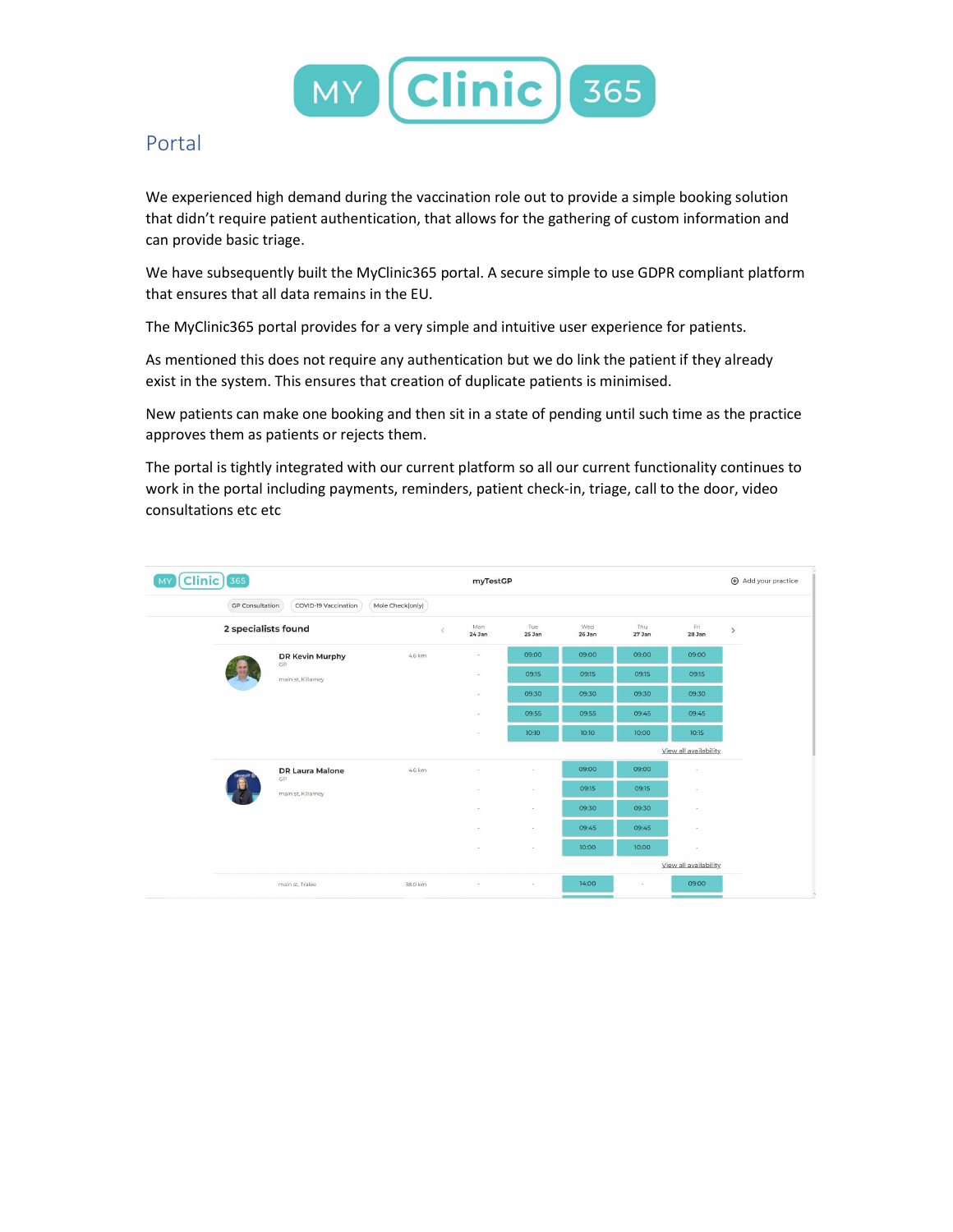

## Enable Portal

Enabling your practice for the portal is very simple.

- 1. Go to settings/Public Portal
- 2. Click on Turn on Public Portal and click save
	- a. Once enabled your unique portal becomes active and the link can be shared with your patients through your website, Facebook, Facebook Book Now button, twitter etc

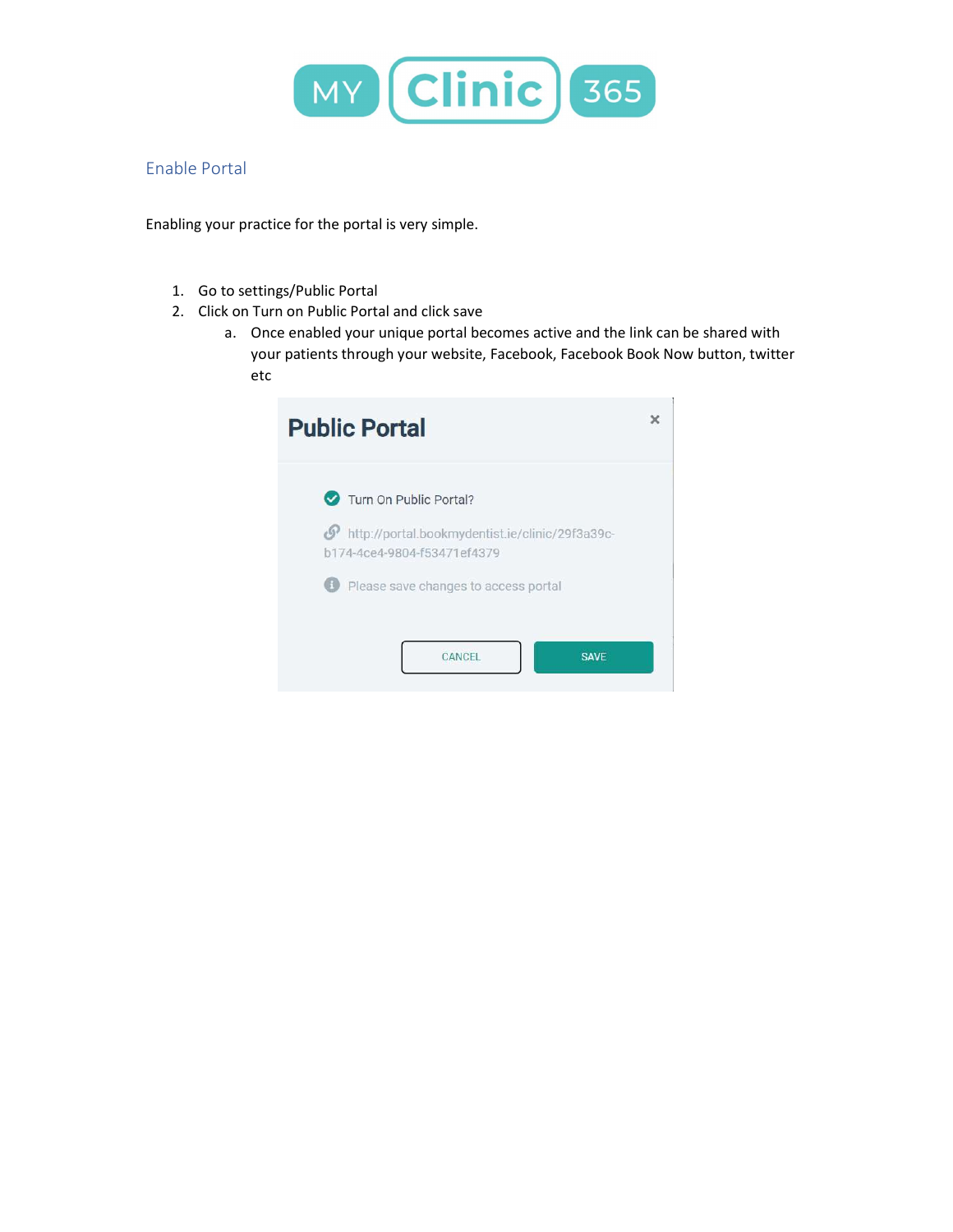

### Patient Status

New patients are allowed one booking and then will be required to be activated. New patients prior to being approved will be in a status of Portal Pending.

Existing patients can make appointments as per normal.



## Portal Bookings

All bookings will need to be confirmed by the patient clicking on their confirmation email.

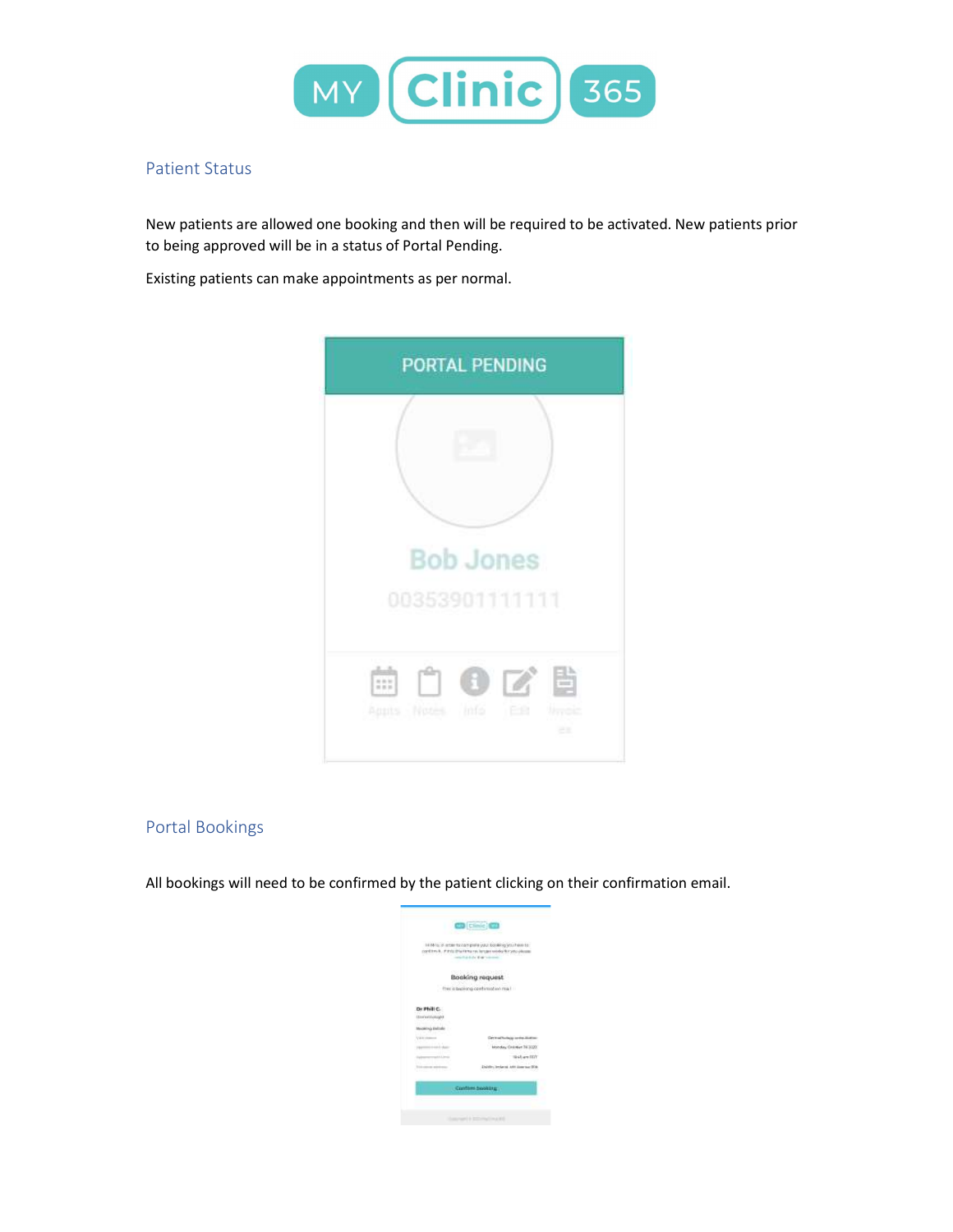

Prior to confirmation they will be shown in the calendar with a reserved status like chatbot and patient app bookings.

Portal Bookings will have a globe icon within the booking to identify it as a portal booking



## Information Gathering

As part of the booking process there is a basic form included. This gathers the mandatory info that MyClinic365 requires to confirm the booking. This form can be edited, and optional fields can be added. Optional fields are fields that already exist for the patient record within MyClinic365.

Data from optional fields are stored within the patient record.

Custom fields can also be added. We allow three data types text, text area (larger text inputs) and checkboxes. Custom field data is stored within the description field for that appointment.

Finally, you can make each field mandatory or not by turning required on/off.

| <b>Public Portal</b>                                                             |             |                 |                     | × |
|----------------------------------------------------------------------------------|-------------|-----------------|---------------------|---|
| Turn On Public Portal?<br>M                                                      |             |                 |                     |   |
| https://portal.bookmydoctor.ie/clinic/032e6ca7-d24d-47ee-9953-0e61e28985cc<br>O' |             |                 |                     |   |
| Please save changes to access portal                                             |             |                 |                     |   |
| You can drag and drop to customize order of Public portal booking form           |             |                 |                     |   |
| Add custom field<br>Add standard field                                           |             |                 |                     |   |
| Label                                                                            | <b>Type</b> | <b>Required</b> |                     |   |
| $\equiv$ Title                                                                   | text        | $\bigcirc$      | <b>Remove field</b> |   |
| $\equiv$ PPSN Number                                                             | text        | $\bullet$       | <b>Remove field</b> |   |
| Please confirm that you have read all the<br>Ξ<br>documentation.                 | check-box   | $\bullet$       | <b>Remove field</b> |   |
|                                                                                  |             | CANCEL          | <b>SAVE</b>         |   |